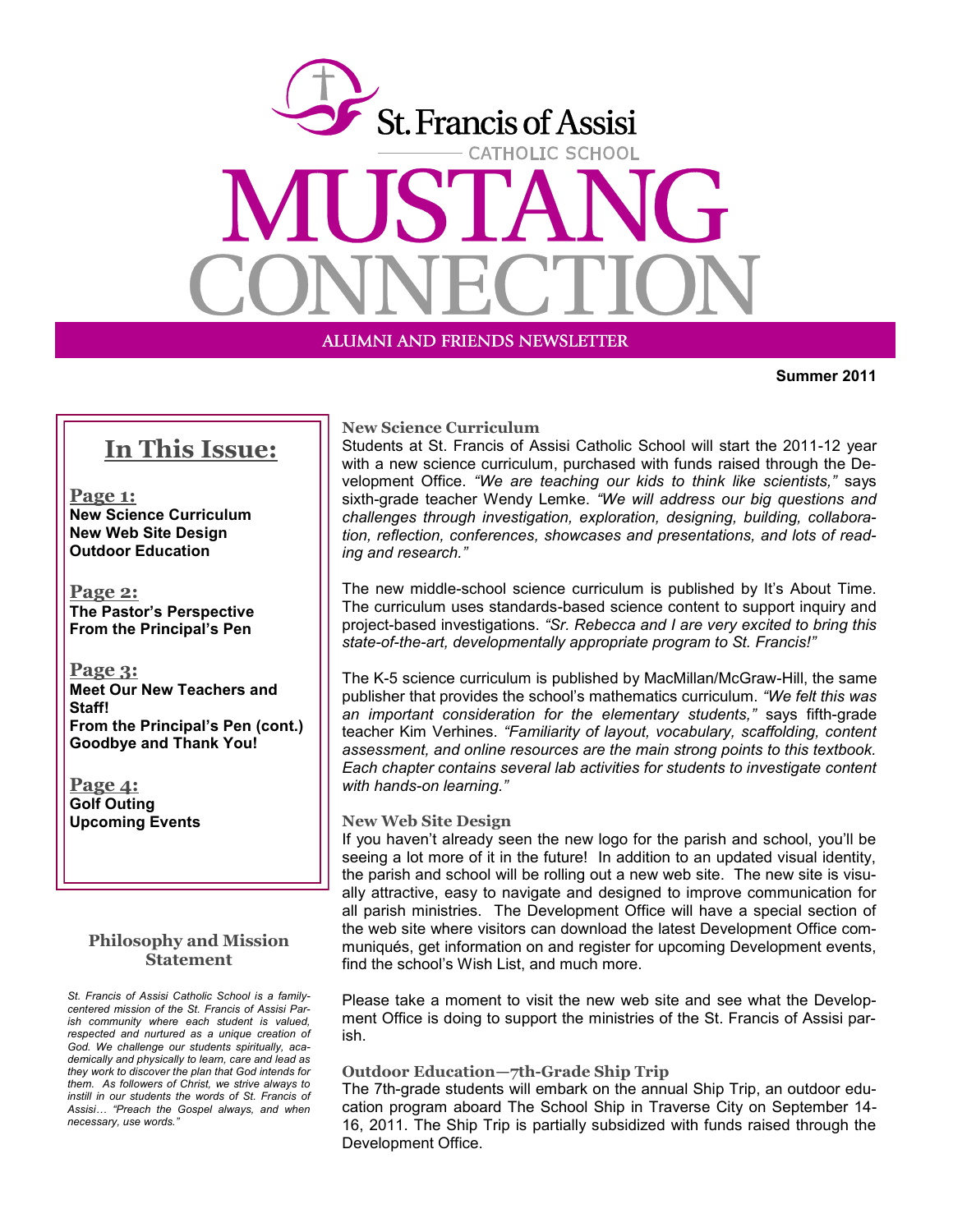# **The Pastor's Perspective**



In June, on the last day of school, students gathered in church to celebrate their final Mass of the academic year. They expressed an attitude of joy and pride for their many lessons learned.

During my homily, I shared a few important summertime reminders with the children. I encouraged them to:

> **Pray Read Exercise** and **Have Fun**

When practiced daily, these actions help keep life in balance for they nourish the soul, mind, body and spirit. *So whether you eat or drink or whatever you do, do it all for the glory of God.* **1 Corinthians 10:31**

Now, we welcome students back into our care again with the beginning of a new school year … one that is full of hope and promise. Please pray that God will continue to bless and guide our faculty and staff as they teach and nurture our children; and, remember to join us at school events and activities throughout the year. You are always welcome at St. Francis of Assisi.

We are thankful you are part of our Catholic school community for you bless us through your generosity and prayers. With your ongoing support, we can whole heartedly continue to serve the Lord and the common good.

Most Sincerely,

Fr. Jim McDougall Pastor

*Loving God,*

*Our creator, our savior, our companion, bless this journey of a new school year that we undertake today. Refresh our souls and renew our spirits as we embrace the beautiful ministry you have called us to. We welcome those who are new to this community and ask that you strengthen them to share the wonderful gifts you have given them. Lord, make our hearts pure as we prepare for the return of students to this school, and may you guide them to return with open hearts and minds eager to learn.*

> *We ask this in Your name, Amen*



# **From the Principal's Pen**



In January 2011, we received our copy of our Validation Visit Report from the Michigan Association of Non-Public Schools Re-Accreditation that took place in early October 2010. The report is made up of eleven different areas of study. In the spring, we shared Part 1 of the summary of that report with you; here is Part 2.

### **STANDARD IV: ORGANIZATION AND ADMINI-STRATION**

**OVERVIEW**: St. Francis of Assisi School appears to be wellorganized and managed due to the leadership and hard work of the principal and the dedication of a qualified blended staff of experience and youth.

**Comments:** The committee noted how St. Francis adheres to Diocesan and MANS policies. They also noted how Ms. Collins is well-qualified, certified, a good faith role model and present at school functions. They also noted the strength of the existence of the School Improvement, Finance and Development committees. So thank you to our wonderful parent volunteers on these necessary committees. Their only recommendation was for the assistant principal to alternate attendance at meetings and events with the principal to alleviate the many time demands on Ms. Collins.

### **STANDARD V: PROFESSIONAL STAFF**

**OVERVIEW**: The administration is changing the trend of professional development in this school. By incorporating Professional Learning Communities, the staff is beginning to collaborate and form cohesive curriculum with teachers at other levels.

**Comments:** Over the past few years, many of the faculty members have worked to develop common planning time among grade-level teachers. This allows for collaboration time among grade-level teachers. Additionally, the team recognized the strong spiritual life of the staff that is supported by annual retreats and weekly prayer sessions.

### **STANDARD VI: ELEMENTARY CURRICULUM AND PUPIL EVALUATION**

**OVERVIEW**: St. Francis of Assisi School has a very organized and aligned curriculum that is accessible to all staff and community members. The curriculum is aligned with the Lansing Diocesan Curriculum benchmarks and the MI Grade-Level Expectations.

**Comments:** Every 7 years, the St. Francis of Assisi School staff re-evaluates a curricular area. During the 2010-2011 school year, the Science teachers are reviewing new curriculum material and plan its adoption for the 2011-2012 school year.

*(Continued on Page 3)*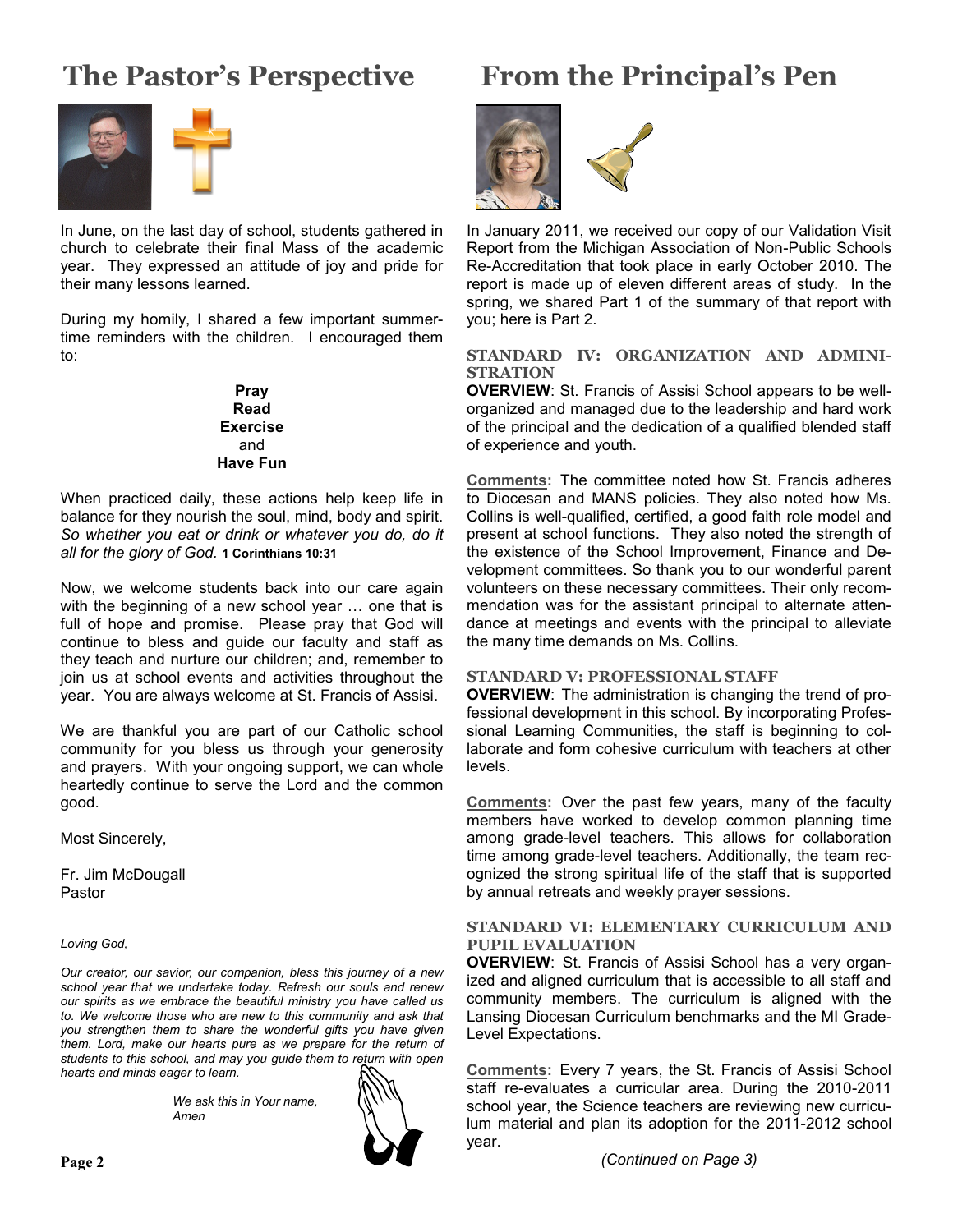# **Meet Our New Teachers and Staff!**

## **Ms. Anne Magyar—Kindergarten**



Ms. Magyar is a graduate of MSU and worked for 25 years in the packaging industry before earning her master's degree in education from Roosevelt University in Chicago. She says, *"I am thrilled to bring both my passion for the* 

*Catholic faith and a desire to create life-long learners to our kindergarten classroom!"*

## **Mrs. Kaylee Dickens—First Grade**



Mrs. Dickens is a graduate of Austin Peay State University and comes to us after working for four years as a second-grade teacher in Brownsburg, IN. Mrs. Dickens says, *"I am ecstatic to continue teaching in the primary student grade level!"*

## **Sr. Rebecca Mierendorf—Science**



Sr. Rebecca is a member of the Servants of God's Love Religious Order in Ann Arbor. She has taught upperelementary and middle-school and recently earned her master's degree in education from U/M. She also has a bachelor's in biology from the Franciscan University of Steubenville. Sr. Rebecca says, *"I love teaching science* 

*and sharing my love for the subject with students."*

# **From the Principal's Pen** *(Cont. from Page 2)*

The Accreditation team also identified that there are many cross-curricular lessons at every grade level. This is especially helpful as we integrate our Catholic faith into our learning at St. Francis. In the years ahead, we will strive to provide substitute teachers to allow teachers time to work on curriculum implementation, consistent evaluation, data dissemination, data-driven instruction, or to peer coach.

We are blessed to have a cohesive family making St. Francis of Assisi School such a remarkable place to grow and learn.

### **Mrs. Alaina Smith—Heartbeats**



Mrs. Alaina Smith, a St. Francis alumna, will serve as the new coach of the St. Francis Heartbeats. Mrs. Smith is a graduate of GVSU and says, *"I feel very blessed for the opportunity to give back to the St. Francis community, which has given so much to me."*

### **Mr. Michael Smith—Athletic Director**



Mr. Michael Smith will join the staff of St. Francis as the athletic director. He will also teach physical education and middle-school electives. Mr. Smith is a graduate of Saginaw Valley State University and a native of Gaylord. He is married to Alaina

Smith, who also joins the staff this year.

## **Mrs. Julie Rick—Media Center Director**



Mrs. Julie Rick will join the staff at St. Francis as the new media center director. Mrs. Rick has a master's degree in library science with a specialty in K-12 school library media and library information science. She also has bachelor's and master's

degrees in Art and has taught middle-school English in both Pittsburgh and Philadelphia.

# **Goodbye and Thank You!**

We would like to say "Goodbye and Thank You" to two very special staff members:



**Gail Drake—Art** (32 years)

**Nancy Lemmer—2nd Grade** (9 years)

Your contributions to the St. Francis community are immeasurable, and we are grateful for the positive impact you've made on so many of our students and families through the years. We will miss you!

Ms. Sara Collins Principal